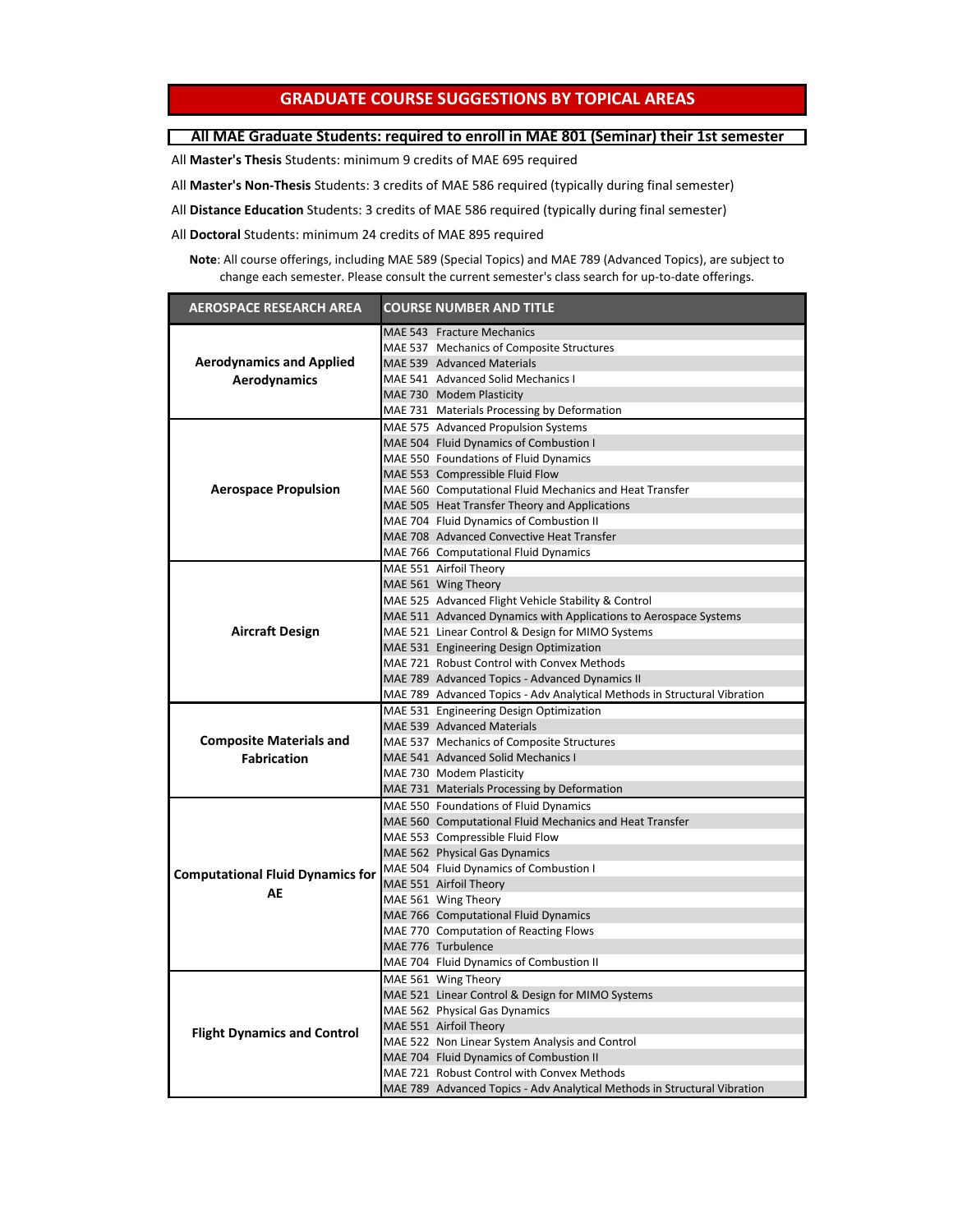| AEROSPACE RESEARCH AREA                                 |                | <b>COURSE NUMBER AND TITLE</b>                                                                                             |
|---------------------------------------------------------|----------------|----------------------------------------------------------------------------------------------------------------------------|
| (Cont.)                                                 |                |                                                                                                                            |
|                                                         |                | MAE 525 Advanced Flight Vehicle Stability & Control                                                                        |
|                                                         |                | MAE 521 Linear Control & Design for MIMO Systems                                                                           |
|                                                         |                | MAE 522 Non Linear System Analysis and Control                                                                             |
|                                                         |                | MAE 511 Advanced Dynamics with Applications to Aerospace Systems                                                           |
| Flight Research using UAV's                             |                | MAE 551 Airfoil Theory                                                                                                     |
|                                                         |                | MAE 561 Wing Theory                                                                                                        |
|                                                         |                | MAE 721 Robust Control with Convex Methods                                                                                 |
|                                                         |                | MAE 789 Advanced Topics - Advanced Dynamics II                                                                             |
|                                                         |                | MAE 789 Advanced Topics - Adv Analytical Methods in Structural Vibration                                                   |
|                                                         |                | MAE 511 Advanced Dynamics with Applications to Aerospace Systems                                                           |
|                                                         |                | MAE 521 Linear Control & Design for MIMO Systems                                                                           |
|                                                         |                | MAE 531 Engineering Design Optimization                                                                                    |
| <b>Space Exploration Systems</b>                        |                | MAE 513 Principles of Structural Vibration                                                                                 |
| <b>Analysis and Design</b>                              |                | MAE 535 Design of Electromechanical Systems                                                                                |
|                                                         |                | MAE 589 Special Topics - Space Exploration Systems<br>MAE 721 Robust Control with Convex Methods                           |
|                                                         |                |                                                                                                                            |
|                                                         |                | MAE 789 Advanced Topics - Advanced Dynamics II                                                                             |
|                                                         |                | MAE 789 Advanced Topics - Adv Analytical Methods in Structural Vibration<br>MAE 532 Smart Structures and Micro-Transducers |
|                                                         |                | MAE 539 Advanced Materials                                                                                                 |
|                                                         |                | MAE 543 Fracture Mechanics                                                                                                 |
| <b>Multifunction Materials and</b>                      |                | MAE 536 Micro/Nano Electromechanical Systems                                                                               |
| <b>SMART Structures</b>                                 |                | MAE 538 Smart Structures and Materials                                                                                     |
|                                                         |                | MAE 730 Modem Plasticity                                                                                                   |
|                                                         |                | MAE 734 Finite Element Analysis II                                                                                         |
|                                                         |                | MAE 511 Advanced Dynamics with Applications to Aerospace Systems                                                           |
|                                                         |                | MAE 522 Non Linear System Analysis and Control                                                                             |
|                                                         |                | MAE 525 Advanced Flight Vehicle Stability & Control                                                                        |
|                                                         |                | MAE 521 Linear Control & Design for MIMO Systems                                                                           |
| <b>Spacecraft Dynamics, Navigation,</b>                 |                | MAE 531 Engineering Design Optimization                                                                                    |
| and Control                                             |                | MAE 589 Special Topics - Space Exploration Systems                                                                         |
|                                                         |                | MAE 721 Robust Control with Convex Methods                                                                                 |
|                                                         |                | MAE 789 Advanced Topics - Advanced Dynamics II                                                                             |
|                                                         |                | MAE 789 Advanced Topics - Adv Analytical Methods in Structural Vibration                                                   |
| <b>MECHANICAL RESEARCH AREA</b>                         |                | <b>COURSE NUMBER AND TITLE</b>                                                                                             |
|                                                         |                |                                                                                                                            |
|                                                         |                | MAE 511 Advanced Dynamics with Applications to Aerospace Systems                                                           |
|                                                         |                | MAE 513 Principles of Structural Vibration                                                                                 |
|                                                         |                | MAE 518 Acoustic Radiation I                                                                                               |
| <b>Acoustics and Vibration</b>                          |                | MAE 533 Finite Element Analysis I<br>MAE 538 Smart Structures and Materials                                                |
|                                                         |                | MAE 541 Advanced Solid Mechanics I                                                                                         |
|                                                         |                | MAE 718 Acoustic Radiation II                                                                                              |
|                                                         |                | MAE 734 Finite Element Analysis II                                                                                         |
|                                                         | <b>MAE 789</b> |                                                                                                                            |
|                                                         |                | MAE 501 Advanced Engineering Thermodynamics                                                                                |
|                                                         |                | MAE 550 Foundations of Fluid Dynamics                                                                                      |
|                                                         |                | MAE 560 Computational Fluid Mechanics and Heat Transfer                                                                    |
|                                                         |                | MAE 505 Heat Transfer Theory and Applications                                                                              |
| Alternative and Renewable Energy MAE 551 Airfoil Theory |                |                                                                                                                            |
|                                                         |                | MAE 561 Wing Theory                                                                                                        |
|                                                         |                | MAE 702 Statistical Thermodynamics                                                                                         |
|                                                         |                | MAE 704 Fluid Dynamics of Combustion II                                                                                    |
|                                                         |                | MAE 708 Advanced Convective Heat Transfer                                                                                  |
|                                                         |                | MAE 513 Principles of Structural Vibration                                                                                 |
|                                                         |                | MAE 533 Finite Element Analysis I                                                                                          |
|                                                         |                | MAE 537 Mechanics of Composite Structures                                                                                  |
| <b>Applied and Experimental</b>                         |                | MAE 539 Advanced Materials                                                                                                 |
| <b>Mechanics</b>                                        |                | MAE 541 Advanced Solid Mechanics I                                                                                         |
|                                                         |                | MAE 543 Fracture Mechanics                                                                                                 |
|                                                         |                | MAE 730 Modem Plasticity                                                                                                   |
|                                                         |                | MAE 731 Materials Processing by Deformation                                                                                |
|                                                         |                | MAE 734 Finite Element Analysis II                                                                                         |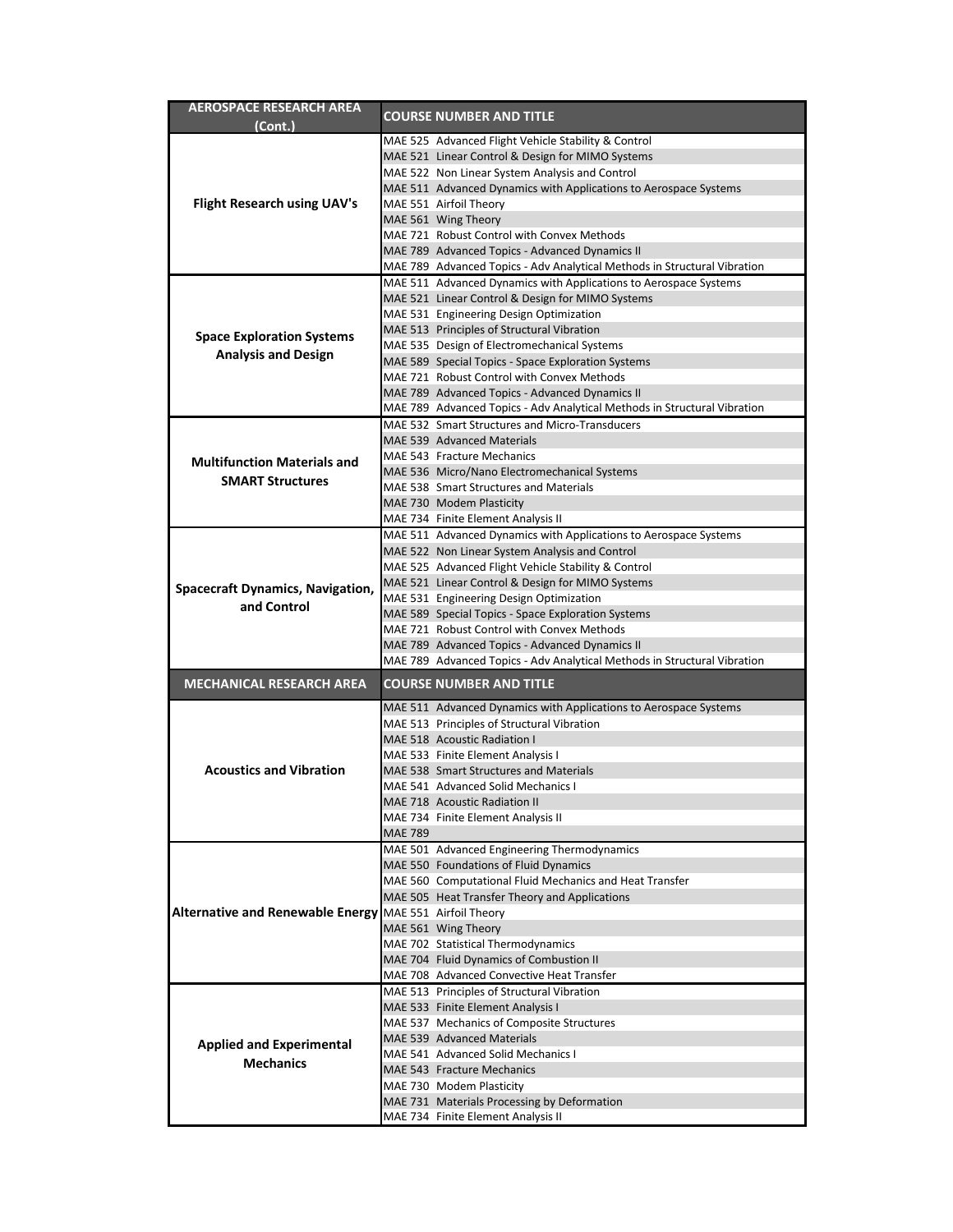| MECHANICAL RESEARCH AREA             |  |                                                                          |  |
|--------------------------------------|--|--------------------------------------------------------------------------|--|
| (Cont.)                              |  | <b>COURSE NUMBER AND TITLE</b>                                           |  |
|                                      |  | MAE 550 Foundations of Fluid Dynamics                                    |  |
|                                      |  | MAE 558 Microfluidics and Nanofluidics                                   |  |
| <b>Bio-fluids</b>                    |  | MAE 553 Compressible Fluid Flow                                          |  |
|                                      |  | MAE 776 Turbulence                                                       |  |
|                                      |  | MAE 766 Computational Fluid Dynamics                                     |  |
|                                      |  | MAE 537 Mechanics of Composite Structures                                |  |
|                                      |  | MAE 541 Advanced Solid Mechanics I                                       |  |
| <b>Bio-mechanics</b>                 |  | MAE 543 Fracture Mechanics                                               |  |
|                                      |  | MAE 544 Real Time Robotics                                               |  |
|                                      |  | MAE 730 Modem Plasticity                                                 |  |
|                                      |  | MAE 734 Finite Element Analysis II                                       |  |
|                                      |  | MAE 501 Advanced Engineering Thermodynamics                              |  |
|                                      |  | MAE 504 Fluid Dynamics of Combustion I                                   |  |
|                                      |  | MAE 505 Heat Transfer Theory and Applications                            |  |
| <b>Combustion</b>                    |  | MAE 550 Foundations of Fluid Dynamics                                    |  |
|                                      |  | MAE 702 Statistical Thermodynamics                                       |  |
|                                      |  | MAE 704 Fluid Dynamics of Combustion II                                  |  |
|                                      |  | MAE 531 Engineering Design Optimization                                  |  |
|                                      |  | MAE 533 Finite Element Analysis I                                        |  |
|                                      |  | MAE 538 Smart Structures and Materials                                   |  |
|                                      |  | MAE 539 Advanced Materials                                               |  |
| Design, Manufacturing, and           |  | MAE 541 Advanced Solid Mechanics I                                       |  |
| <b>Material Mechanics</b>            |  | MAE 545 Metrology for Precision Manufacturing                            |  |
|                                      |  | MAE 731 Materials Processing by Deformation                              |  |
|                                      |  | MAE 734 Finite Element Analysis II                                       |  |
|                                      |  | MAE 742 Mechanical Design for Automated Assembly                         |  |
|                                      |  | MAE 511 Advanced Dynamics with Applications to Aerospace Systems         |  |
|                                      |  | MAE 521 Linear Control & Design for MIMO Systems                         |  |
|                                      |  | MAE 522 Non Linear System Analysis and Control                           |  |
|                                      |  | MAE 535 Design of Electromechanical Systems                              |  |
| <b>Dynamic Systems and Control</b>   |  | MAE 538 Smart Structures and Materials                                   |  |
|                                      |  | MAE 544 Real Time Robotics                                               |  |
|                                      |  | MAE 721 Robust Control with Convex Methods                               |  |
|                                      |  | MAE 789 Advanced Topics - Advanced Dynamics II                           |  |
|                                      |  | MAE 789 Advanced Topics - Adv Analytical Methods in Structural Vibration |  |
|                                      |  | MAE 501 Advanced Engineering Thermodynamics                              |  |
|                                      |  | MAE 504 Fluid Dynamics of Combustion I                                   |  |
|                                      |  | MAE 505 Heat Transfer Theory and Applications                            |  |
| <b>Energy Conversion and Systems</b> |  | MAE 513 Principles of Structural Vibration                               |  |
|                                      |  | MAE 540 Advanced Air Conditioning Design                                 |  |
|                                      |  | MAE 702 Statistical Thermodynamics                                       |  |
|                                      |  | MAE 708 Advanced Convective Heat Transfer                                |  |
|                                      |  | MAE 504 Fluid Dynamics of Combustion I                                   |  |
|                                      |  | MAE 550 Foundations of Fluid Dynamics                                    |  |
|                                      |  | MAE 553 Compressible Fluid Flow                                          |  |
| <b>Fluid Dynamics</b>                |  | MAE 558 Microfluidics and Nanofluidics                                   |  |
|                                      |  | MAE 573 Hydrodynamic Stability and Transition                            |  |
|                                      |  | MAE 704 Fluid Dynamics of Combustion II                                  |  |
|                                      |  | MAE 766 Computational Fluid Dynamics                                     |  |
|                                      |  | MAE 776 Turbulence                                                       |  |
|                                      |  | MAE 505 Heat Transfer Theory and Applications                            |  |
|                                      |  | MAE 501 Advanced Engineering Thermodynamics                              |  |
| <b>Heat Transfer</b>                 |  | MAE 560 Computational Fluid Mechanics and Heat Transfer                  |  |
|                                      |  | MAE 708 Advanced Convective Heat Transfer                                |  |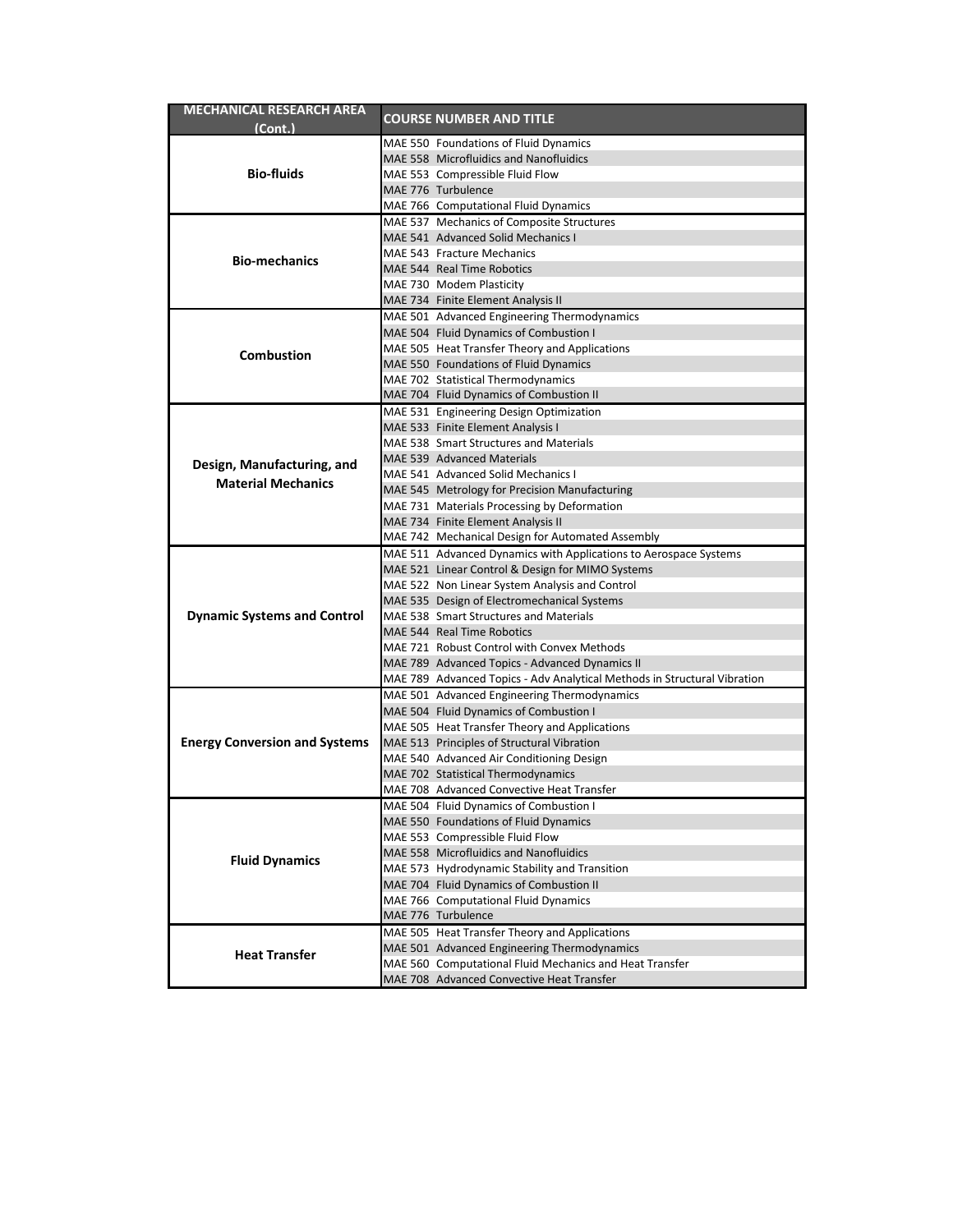| <b>MECHANICAL RESEARCH AREA</b> |  |                                                                                            |  |
|---------------------------------|--|--------------------------------------------------------------------------------------------|--|
| (Cont.)                         |  | <b>COURSE NUMBER AND TITLE</b>                                                             |  |
|                                 |  | MAE 501 Advanced Engineering Thermodynamics                                                |  |
|                                 |  | MAE 505 Heat Transfer Theory and Applications                                              |  |
|                                 |  | MAE 540 Advanced Air Conditioning Design                                                   |  |
|                                 |  | MAE 550 Foundations of Fluid Dynamics                                                      |  |
| <b>Industrial Assessment</b>    |  | MAE 560 Computational Fluid Mechanics and Heat Transfer                                    |  |
|                                 |  | MAE 589 Special Topics - Indus Energy                                                      |  |
|                                 |  | MAE 704 Fluid Dynamics of Combustion II                                                    |  |
|                                 |  | MAE 708 Advanced Convective Heat Transfer                                                  |  |
|                                 |  | MAE 709 Advanced Radiative Heat Transfer                                                   |  |
|                                 |  | MAE 513 Principles of Structural Vibration                                                 |  |
|                                 |  | MAE 533 Finite Element Analysis I                                                          |  |
|                                 |  | MAE 539 Advanced Materials                                                                 |  |
|                                 |  | MAE 541 Advanced Solid Mechanics I                                                         |  |
| <b>Metrology</b>                |  | MAE 545 Metrology for Precision Manufacturing                                              |  |
|                                 |  | MAE 589 Special Topics - Optics                                                            |  |
|                                 |  | MAE 731 Materials Processing by Deformation                                                |  |
|                                 |  | MAE 734 Finite Element Analysis II                                                         |  |
|                                 |  | MAE 742 Mechanical Design for Automated Assembly                                           |  |
|                                 |  | MAE 513 Principles of Structural Vibration<br>MAE 536 Micro/Nano Electromechanical Systems |  |
|                                 |  | MAE 558 Microfluidics and Nanofluidics                                                     |  |
|                                 |  | MAE 532 Smart Structures and Micro-Transducers                                             |  |
| <b>Micro and Nano-MEMS</b>      |  | MAE 538 Smart Structures and Materials                                                     |  |
|                                 |  | MAE 545 Metrology for Precision Manufacturing                                              |  |
|                                 |  | MAE 730 Modem Plasticity                                                                   |  |
|                                 |  | MAE 734 Finite Element Analysis II                                                         |  |
|                                 |  | MAE 531 Engineering Design Optimization                                                    |  |
|                                 |  | MAE 533 Finite Element Analysis I                                                          |  |
|                                 |  | MAE 537 Mechanics of Composite Structures                                                  |  |
|                                 |  | MAE 539 Advanced Materials                                                                 |  |
| <b>Plasticity and Fracture</b>  |  | MAE 541 Advanced Solid Mechanics I                                                         |  |
|                                 |  | MAE 543 Fracture Mechanics                                                                 |  |
|                                 |  | MAE 730 Modem Plasticity                                                                   |  |
|                                 |  | MAE 731 Materials Processing by Deformation                                                |  |
|                                 |  | MAE 734 Finite Element Analysis II                                                         |  |
|                                 |  | MAE 505 Heat Transfer Theory and Applications                                              |  |
| Porous Media                    |  | MAE 539 Advanced Materials                                                                 |  |
|                                 |  | MAE 501 Advanced Engineering Thermodynamics                                                |  |
|                                 |  | MAE 708 Advanced Convective Heat Transfer                                                  |  |
|                                 |  | MAE 550 Foundations of Fluid Dynamics                                                      |  |
|                                 |  | MAE 553 Compressible Fluid Flow<br>MAE 558 Microfluidics and Nanofluidics                  |  |
| <b>Reacting Flows</b>           |  | MAE 770 Computation of Reacting Flows                                                      |  |
|                                 |  | MAE 776 Turbulence                                                                         |  |
|                                 |  | MAE 531 Engineering Design Optimization                                                    |  |
| <b>SMART Materials</b>          |  | MAE 532 Smart Structures and Micro-Transducers                                             |  |
|                                 |  | MAE 533 Finite Element Analysis I                                                          |  |
|                                 |  | MAE 537 Mechanics of Composite Structures                                                  |  |
|                                 |  | MAE 538 Smart Structures and Materials                                                     |  |
|                                 |  | MAE 541 Advanced Solid Mechanics I                                                         |  |
|                                 |  | MAE 730 Modem Plasticity                                                                   |  |
|                                 |  | MAE 734 Finite Element Analysis II                                                         |  |
|                                 |  | MAE 505 Heat Transfer Theory and Applications                                              |  |
| <b>Solidification</b>           |  | MAE 539 Advanced Materials                                                                 |  |
|                                 |  | MAE 543 Fracture Mechanics                                                                 |  |
|                                 |  | MAE 730 Modem Plasticity                                                                   |  |